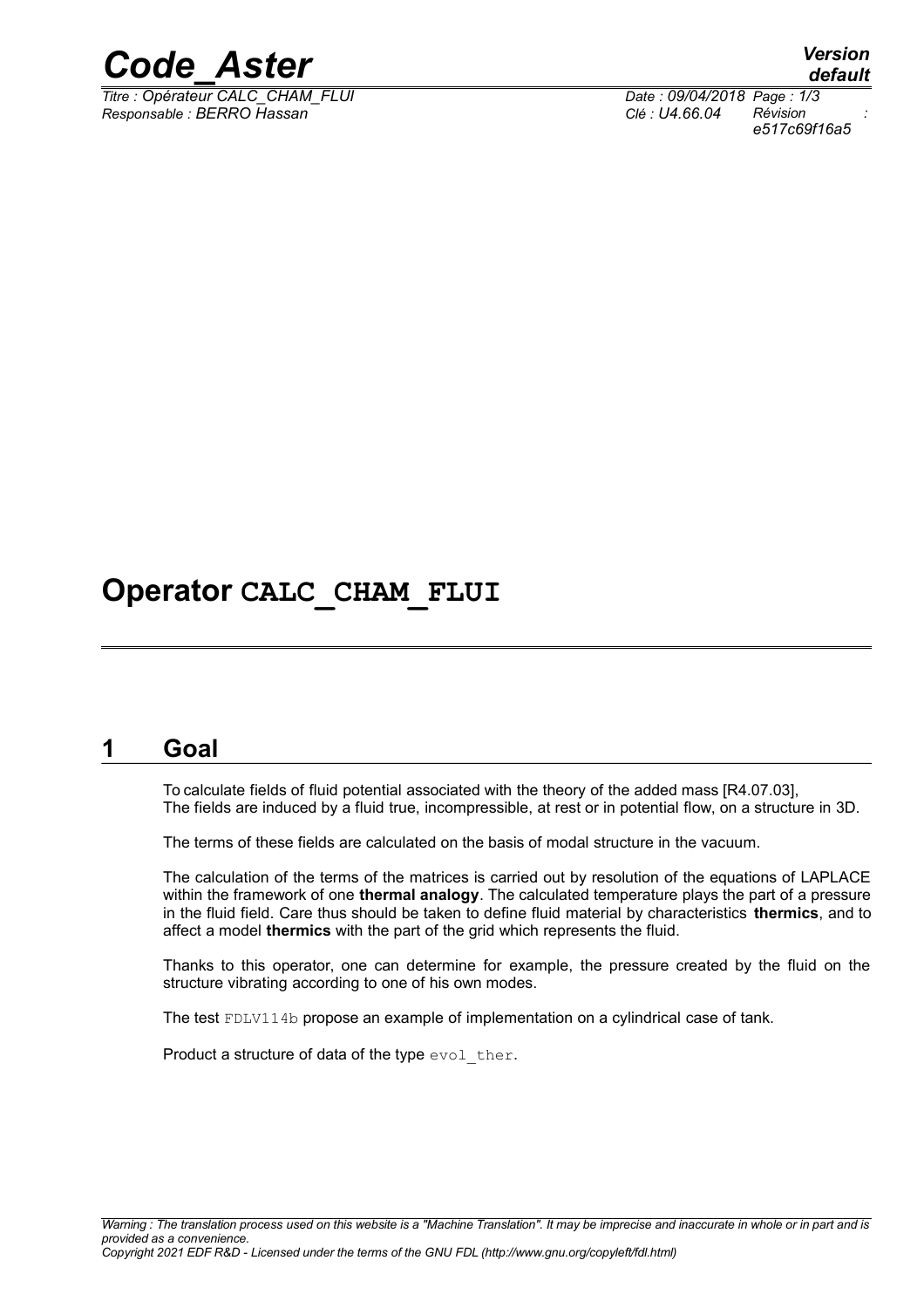# *Code\_Aster Version*

 $\overline{T}$ itre : Opérateur CALC\_CHAM\_FLUI *Responsable : BERRO Hassan Clé : U4.66.04 Révision :*

*Warning : The translation process used on this website is a "Machine Translation". It may be imprecise and inaccurate in whole or in part and is provided as a convenience. Copyright 2021 EDF R&D - Licensed under the terms of the GNU FDL (http://www.gnu.org/copyleft/fdl.html)*

# **2 Syntax**

Chamflui = CALC CHAM FLUI ( ◆ RIGI THER = rther [matr asse temp r],  $\begin{array}{cccc} \bullet & \text{EXCIT} & = & -\text{F} & ( \\ & \bullet & \text{LOAD} & \end{array}$  $\bullet$  LOAD = CH [charther],  $\Diamond$  FONC MULT = fmult  $\Box$  [function, tablecloth, formula], ),  $\rightarrow$  POTENTIAL = / 'DEPL', / **'**QUICKLY',<br>/ 'CLOSE' / 'CLOSE' [DEFECT],  $\lozenge$  DIST REFE = 1.E-2 [DEFECT],  $\blacklozenge$  MODE MECA = modes  $[\text{mode~meca}]$ ,  $\bullet$  COEF MULT = 1.0 [DEFECT], )



*e517c69f16a5*